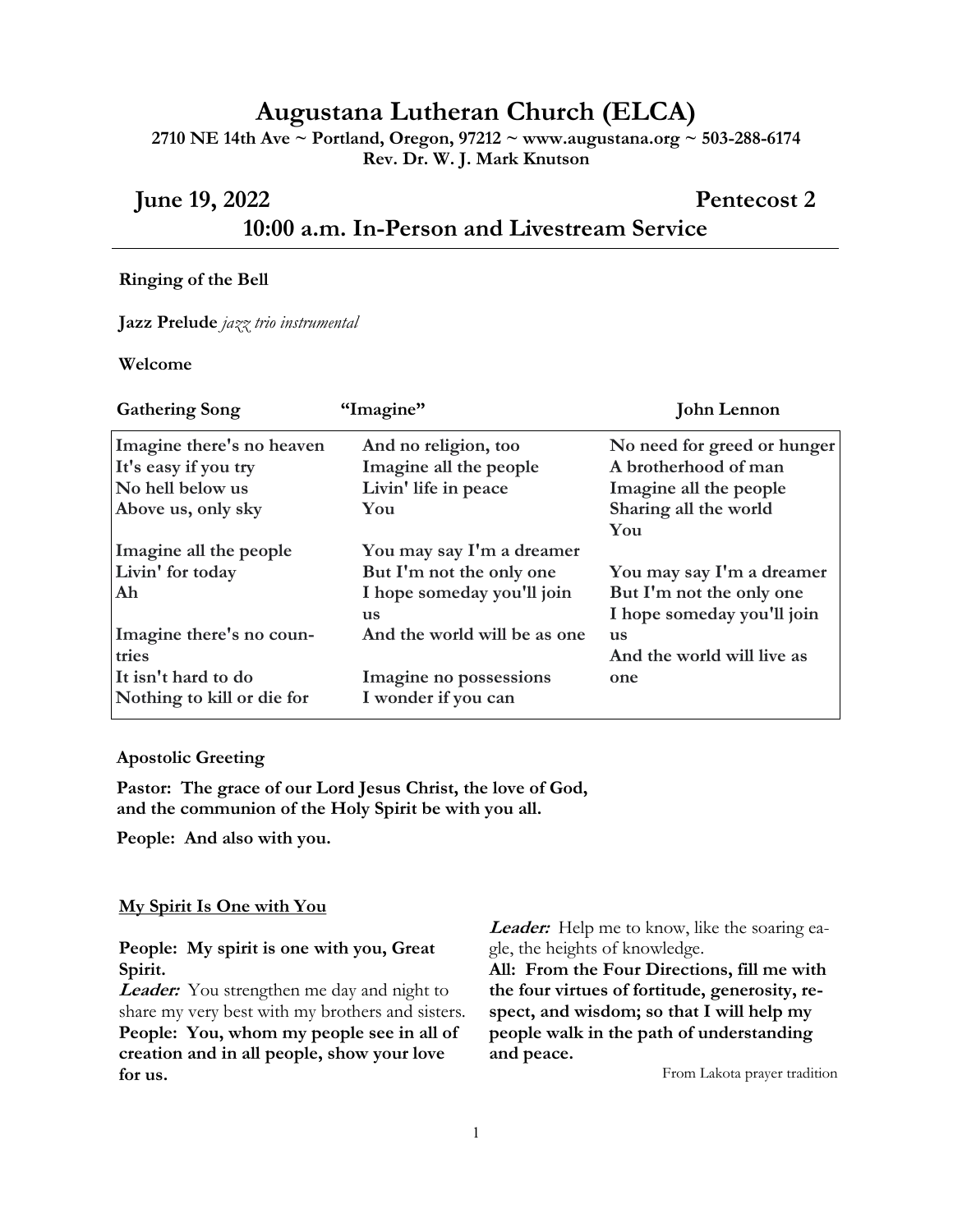Prayer of the day: **O Lord God, we bring before you the cries of a sorrowing world. In your mercy set us free from the chains that bind us, and defend us from everything that is evil, through Jesus Christ, our Savior and Lord. Amen.**

| <b>First Lesson</b>  | Isaiah $65:1-9$   |
|----------------------|-------------------|
| Psalm 22:19-28       |                   |
| <b>Second Lesson</b> | Galatians 3:23-29 |

**Children's Time**

**Mission Moment and Offering**

**Offering Prayer: Blessed are you, O God, ruler of heaven and earth. Day by day you shower us with blessings. As you have raised us to new life in Christ, give us glad and generous hearts, ready to praise you and to respond to those in need, through Jesus Christ, our Savior and Lord. Amen.**

**Gospel Acclamation (All) Alleluia. Return to your home, and declare how much God has done for you. Alleluia.** (Luke 8:29)

| Leader: | The Holy Gospel according to Luke, the eighth chapter. |
|---------|--------------------------------------------------------|
| All:    | Glory to you, O Lord.                                  |

| The Reading of the Gospel |                          | Luke 8:26-39 |
|---------------------------|--------------------------|--------------|
| Leader:                   | (reads the gospel)       |              |
| Leader:                   | The gospel of the Lord.  |              |
| All:                      | Praise to you, O Christ. |              |

**Song "He Looked Beyond My Fault (and Saw My Need)" Dottie Rambo/Londonderry Aire/Irish melody**

| Amazing grace shall always be my song of<br>praise | He looked beyond my faults and saw all my<br>needs |
|----------------------------------------------------|----------------------------------------------------|
| For it was grace that brought my Liberty           |                                                    |
| I'll never know just why he came to love me so     | I shall forever lift my eyes to Calvary            |
|                                                    | To view the cross where Jesus died for me          |
| He looked beyond my faults and saw all my          | And how marvelous the grace that caught my         |
| needs                                              | falling soul                                       |
| I shall forever lift my eyes to Calvary            | He looked beyond my faults and saw all my          |
| To view the cross where Jesus died for me          | needs                                              |
| And how marvelous the grace that caught my         |                                                    |
| falling soul                                       |                                                    |

**Sermon "Jesus Can Set Us Free" Rev. Anthony Lathan**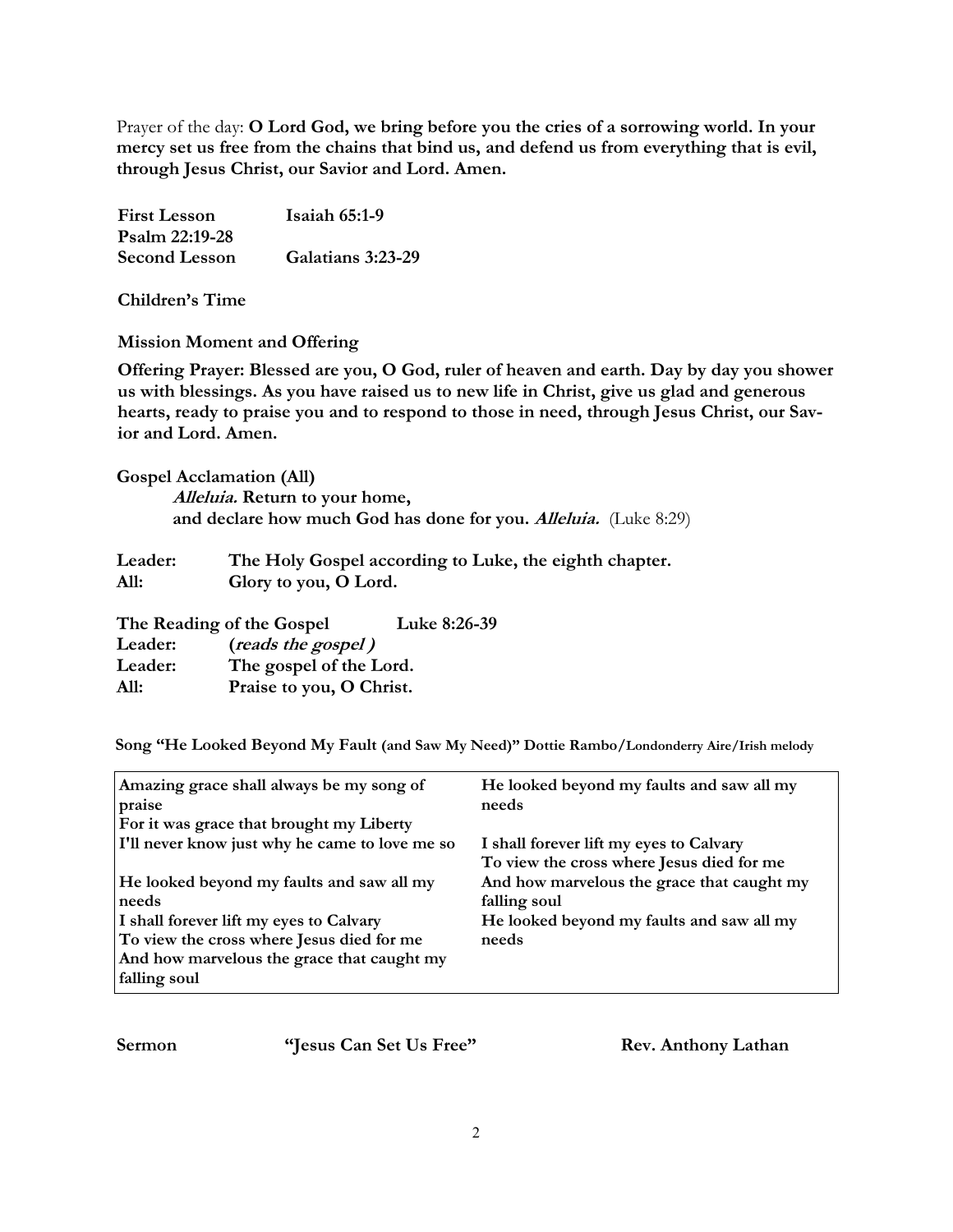**Verse 1 Lift ev'ry voice and sing Till earth and heaven ring, Ring with the harmonies of liberty. Let our rejoicing rise High as the list'ning skies Let it resound loud as the rolling sea. Sing a song full of the faith That the dark past has taught us; Sing a song full of the hope That the present has brought us; Facing the rising sun Of our new day begun, Let us march on till victory is won.**

**Verse 2**

**Stony the road we trod, bitter the chast'ning rod, Felt in the days when hope unborn had died; Yet with a steady beat, have not our weary feet come to the place for which our parents sighed? We have come over a way** 

**that with tears has been watered; We have come, treading our path Through the blood of the slaughtered, Out from the gloomy past, Till now we stand at last Where the white gleam of our bright star is cast.**

**Verse 3 God of our weary years, God of our silent tears, Thou who hast brought us thus far on the way; Thou who hast by thy might Led us into the light, Keep us forever in the path, we pray. Lest our feet stray from the places, Our God, where we met thee; Lest our hearts, drunk with the wine Of the world, we forget thee; Shadowed beneath thy hand, May we forever stand True to our God, true to our native land.**

### **Apostles' Creed**

**I believe in God, the Father almighty, creator of heaven and earth.**

**I believe in Jesus Christ, God's only Son, Lord, who was conceived by the Holy Spirit, born of the virgin Mary, suffered under Pontius Pilate, was crucified, died, and was buried; he descended to the dead. On the third day he rose again;**

**Prayers of the People Lord, in your mercy, hear our prayer**

**The Lord's Prayer The Sharing of the Peace The Benediction**

**he ascended into heaven, he is seated at the right hand of the Father, and he will come to judge the living and the dead.**

**I believe in the Holy Spirit, the holy catholic church, the communion of saints, the forgiveness of sins, the resurrection of the body, and the life everlasting. Amen.**